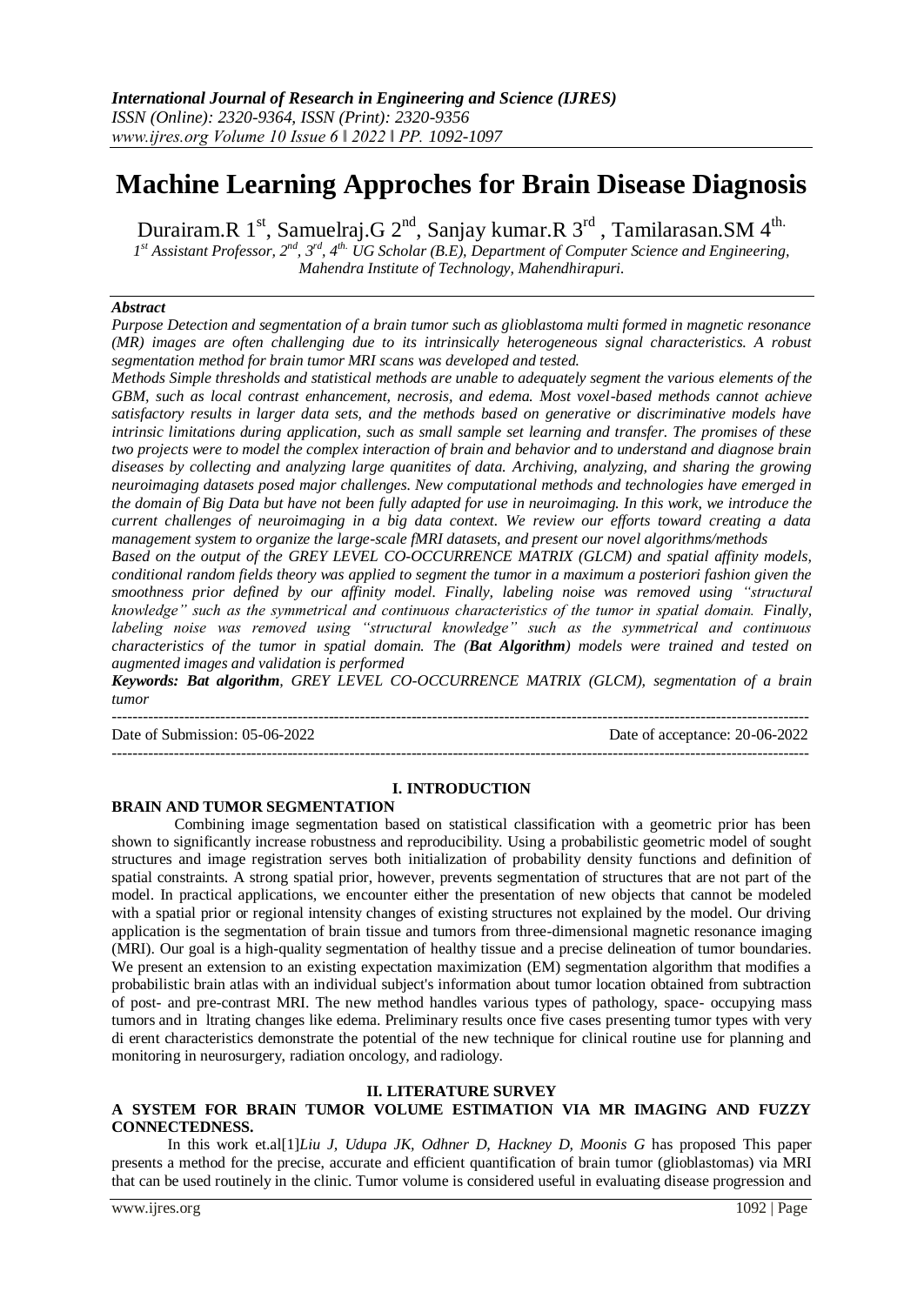response to therapy, and in assessing the need for changes in treatment plans. We use multiple MRI protocols including FLAIR, T1, and T1 with Gd enhancement to gather information about different aspects of the tumor and its vicinity. These include enhancing tissue, no enhancing tumor, edema, and combinations of edema and tumor. We have adapted the fuzzy connectedness framework for tumor segmentation in this work and the method requires only limited user interaction in routine clinical use. The system has been tested for its precision, accuracy, and efficiency, utilizing 10 patient studies. Images acquired in most of the MRI protocols possess a bimodal histogram, wherein the first mode corresponds to the background while the second represents the foreground object that we are interested in-in our application, the patient's head.

## **A NONPARAMETRIC METHOD FOR AUTOMATIC CORRECTION OF INTENSITY NON UNIFORMITY IN MRI DATA**

In this work et.al[2]*Sled JG, Zijdenbos AP, Evans AC* has proposed A novel approach to correcting for intensity non uniformity in magnetic resonance (MR) data is described that achieves high performance without requiring a model of the tissue classes present. The method has the advantage that it can be applied at an early stage in an automated data analysis, before a tissue model is available. This intensity non uniformity is usually attributed to poor radio frequency (RF) coil uniformity, gradient-driven eddy currents, and patient anatomy both inside and outside the field of view. Although these 10%–20% intensity variations have little impact on visual diagnosis, the performance of automatic segmentation techniques which assume homogeneity of intensity within each class can be significantly degraded. A robust, automatic, and inexpensive means of correcting for this artifact is essential for such automatic processing techniques to be accurate in labeling each voxel with a tissue type. Furthermore, correcting for intensity non uniformity may benefit quantitative measurements such as those used in tissue metabolite studies.

## **INTENSITY NON-UNIFORMITY CORRECTION IN MRI: EXISTING METHODS AND THEIR VALIDATION**

In this work et.al[3 ]*Belaroussi B, Milles J, Carme S, Zhu YM, Benoit-Cattin H* has proposed In this paper, we propose an overview of existing methods. We first sort them according to their location in the acquisition/processing pipeline. Sorting is then refined based on the assumptions those methods rely on. Next, we present the validation protocols used to evaluate these different correction schemes both from a qualitative and a quantitative point of view. Finally, availability and usability of the presented methods is discussed. Magnetic resonance imaging (MRI) is a powerful noninvasive imaging technique for studying soft tissues anatomy and properties. It is characterized by an overall good quality of obtained datasets. Such data usually consist of either a collection of two-dimensional (2-D) MR images or a whole three-dimensional (3-D) isotropic volume. Efficient qualitative or user-driven quantitative analysis can be performed on MR data, but current needs are non-supervised, automated, quantitative analysis tools. In this paper, we have considered intensity non-uniformity correction as a global problem involving multiple communities with different objectives. We have proposed an overview of all existing methods available and we have suggested an original typology to sort them based on the way correction is performed and on the assumptions made.

# **III. EXISTING METHOD**

In existing system the comprehensive survey of existing tumor enhancement and segmentation techniques. Each method is classified, analyzed, and compared against other approaches. To examine the accuracy of the tumor enhancement and segmentation techniques, the sensitivity and specificity of the approaches is presented and compared where applicable. Finally, this research provides taxonomy for the available approaches and highlights the best available enhancement and segmentation methods. it only categorized tumor segmentation techniques into mass detection using a single view and mass detection using multiple views. The mass detection using single view segmentation in turn is divided into four categories: model-based methods, region-based methods, contour-based methods, and clustering methods.

#### **DRAWBACKS OF EXISTING SYSTEM:**

 The techniques that were surveyed included: histogram based techniques, gradient based techniques, polynomial modeling based techniques, active contour based techniques, and classifiers based techniques.

 It only review the algorithms that have been proposed in the literature to enhance and segment tumor images that contain both masses and micro-calcification.

- There is no clear edge results.
- Dilate image sharpening to find tumor object is not possible.
- Less accuracy.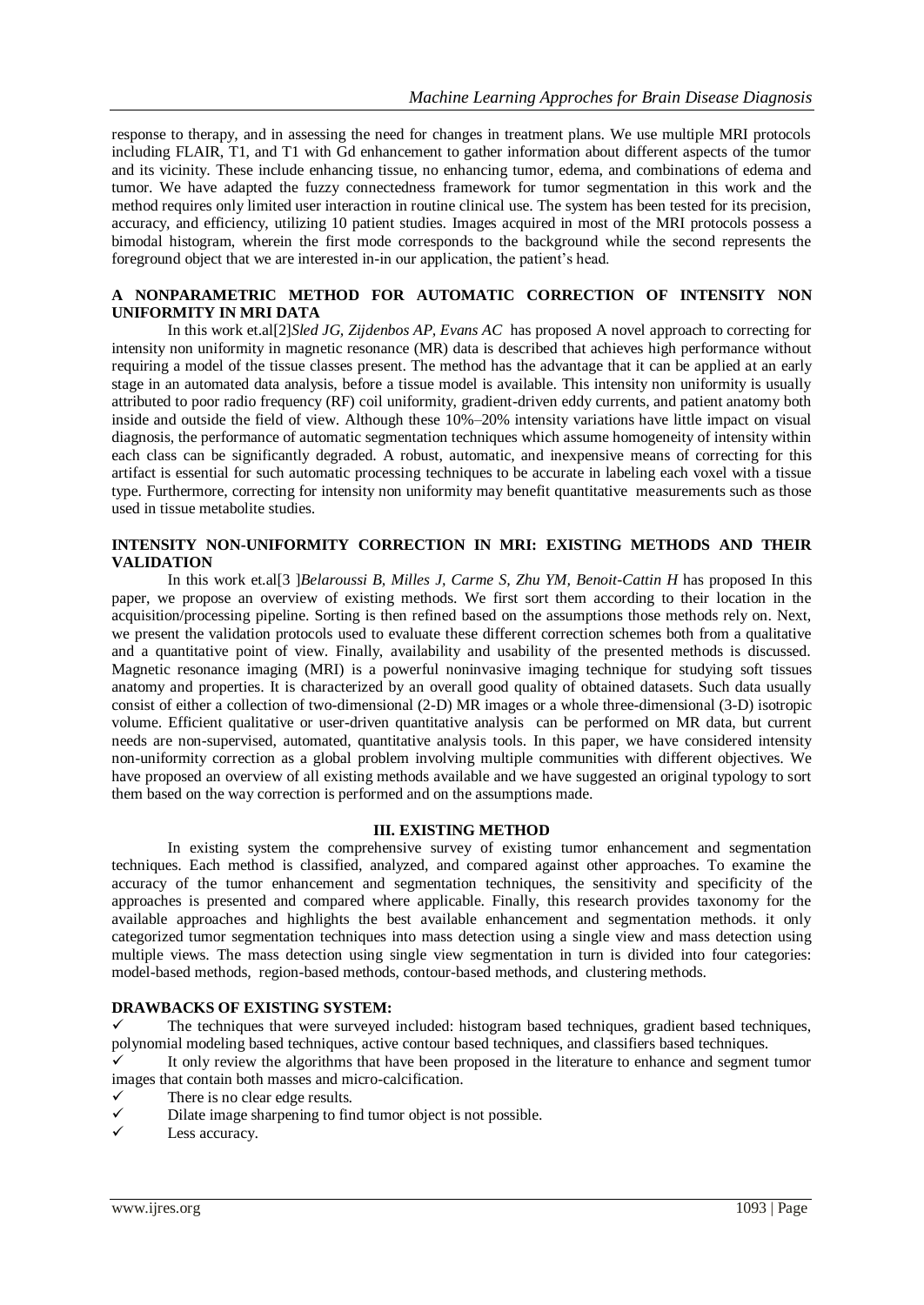## **IV. PROPOSED SYSTEM**

The proposed system Grey Level Co-Occurrence Matrix (**GLCM**) Homomorphic Function is chosen in order to distinguish the interior area from other organs in the MR image dataset. Then modified gradient magnitude region growing algorithm is applied, in which gradient magnitude is computed by Sobel operator and employed as the definition of homogeneity criterion. This implementation allowed stable boundary detection when the gradient suffers from intersection variations and gaps. By analyzing the gradient magnitude, the sufficient contrast present on the boundary region that increases the accuracy of segmentation.

To calculate the size of segmented tumor the relabeled method based on remaps the labels associated with object in a segmented image such that the label numbers are consecutive with no gaps between the label numbers used. Any object can be extracted from the relabeled output using a binary threshold. Here, BAT algorithm is adjusted to extract and relabeled the tumor and then find its size in pixels. The algorithm works well in two stages.

The first stage is to determine the input image labels and the number of pixels in each label. The second stage is to determine the output requested region to get total number of pixels accessed. Segmented areas are automatically calculated and to get desired tumor area per slice.

## **4.1 HARDWARE REQUIREMENTS:**

| <b>SYSTEM</b>    | $\therefore$ PENTIUM CORE 2 DUO |
|------------------|---------------------------------|
| <b>HARD DISK</b> | $\div$ 250 GB                   |
| <b>RAM</b>       | $\div$ 1 GB DDR 1               |
| <b>KEY BOARD</b> | $:$ STANDARD 104 KEYS           |
| <b>MOUSE</b>     | $\therefore$ OPTICAL MOUSE      |
| <b>MONITOR</b>   | $\pm$ 15 INCH VGA COLOR MONITOR |

#### **4.2 SOFTWARE REQUIREMENTS:**

| OPERATING SYSTEM : WINDOWS 7 |      |
|------------------------------|------|
| <b>FRONT END</b>             | JAVA |

#### **4.3 SOFTWARE FEATURES**

Image Processing Toolbox provides a comprehensive set of reference-standard algorithms and graphical tools for image processing, analysis, visualization, and algorithm development. You can perform image enhancement, image deblurring, feature detection, noise reduction, image segmentation, spatial transformations, and image registration. Many functions in the toolbox are multithreaded to take advantage of multicourse and multiprocessor computers.

Image Processing Toolbox supports a diverse set of image types, including high dynamic range, gig pixel resolution, ICC-compliant color, and tomographic images. Graphical tools let you explore an image, examine a region of pixels, adjust the contrast, create contours or histograms, and manipulate regions of interest (ROIs). With the toolbox algorithms you can restore degraded images, detect and measure features, analyze shapes and textures, and adjust the color balance of images.

## **SCREENS**

| Brain Tumor Segmentation              |                                                              |
|---------------------------------------|--------------------------------------------------------------|
|                                       | Q <sub>T</sub>                                               |
| Brain Tumor Segmentation BAT Approach | Rethensex, X 30 holds are: X 30 holds are: X 33 homestheware |
| Load Training Images                  |                                                              |
| Preprocess Train Set                  |                                                              |
| BAT.                                  |                                                              |
|                                       |                                                              |
| Tert Image                            |                                                              |
|                                       |                                                              |
|                                       |                                                              |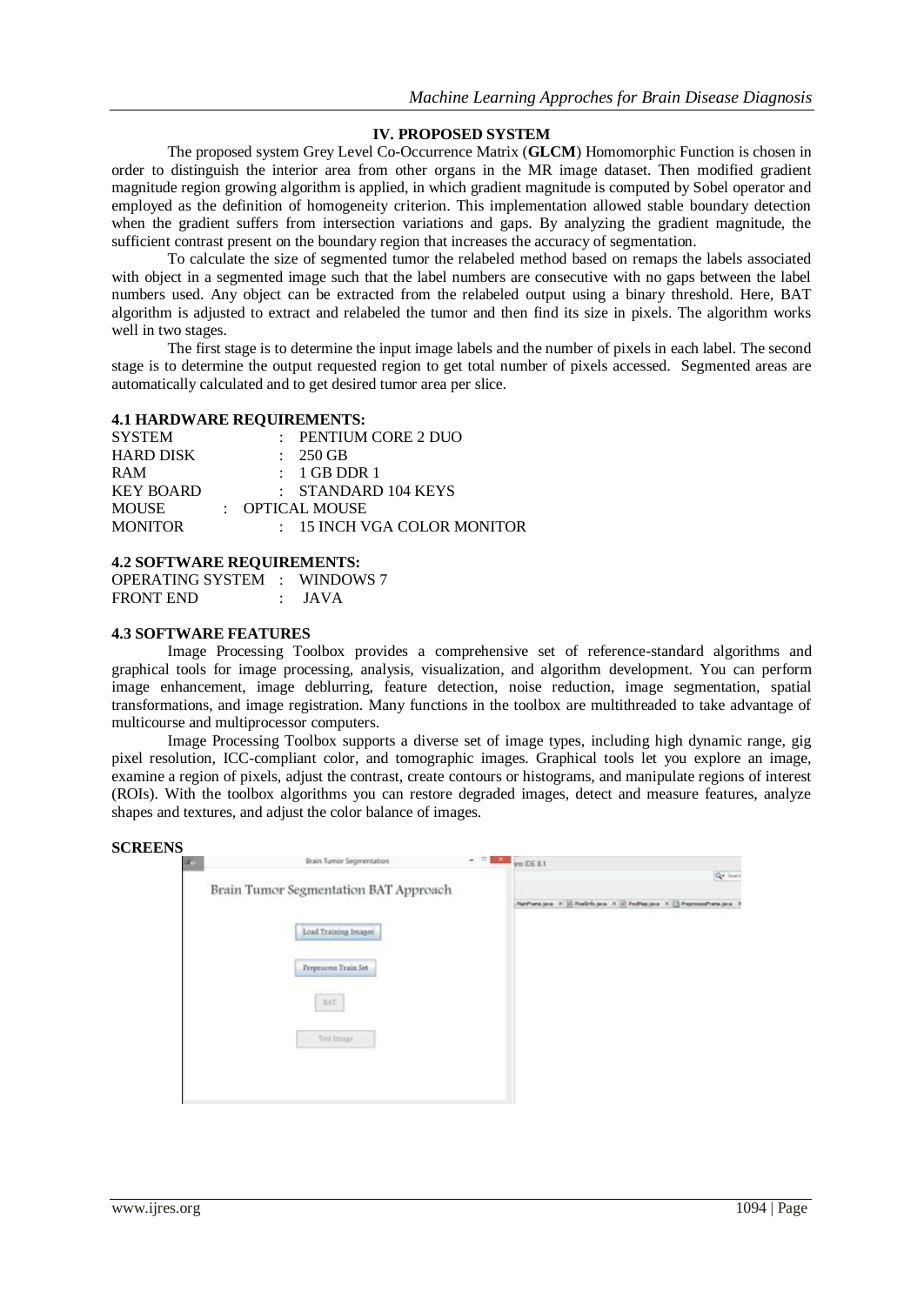|                             | Brain Turnor Segmentation                                                                                                                                                                                                                                                    | D <b>BASE</b> VAIDE 8.1                                                                                               |
|-----------------------------|------------------------------------------------------------------------------------------------------------------------------------------------------------------------------------------------------------------------------------------------------------------------------|-----------------------------------------------------------------------------------------------------------------------|
|                             | Brain Tumor Segmentation BAT Approach<br>Load Training Images<br>Preprocess Train Set<br>BAT.<br>Test limage                                                                                                                                                                 | $Q_1 =$<br>Melihane Jea X (a) Peebris java X (a) Padriap Jea X (c) Proprocesi care Jea                                |
| 3. Winner ferites a conspir | Butter/Action/Verhensel/Action/Corrilled/<br>We change that they will sufficient to this modern of a send to the<br>Brain Tumor Segmentation                                                                                                                                 | ins IDE ILT<br>Qr Sunh (314)                                                                                          |
|                             | Brain Tumor Segmentation BAT Approach                                                                                                                                                                                                                                        | V III Dodden bus. V 1-5 December<br>100 Glorida Ry Sales<br>Preprocessed Image                                        |
|                             | Load Training Images                                                                                                                                                                                                                                                         | Sample Preprocessed Image                                                                                             |
|                             | Preprocess Train Set                                                                                                                                                                                                                                                         | Fixel                                                                                                                 |
|                             | <b>BAT</b><br>Tirt bruge                                                                                                                                                                                                                                                     | $\odot$ $\odot$ (<br>lization                                                                                         |
|                             | D. Autor2AdonPerformed(Adonf) and<br><b>Q</b> Butter/Actor@directla.terEverLevt<br><b>Pultur-McNeelw formed is to chance and</b>                                                                                                                                             | $\bigodot$ $\bigodot$ $\bigodot$                                                                                      |
|                             | Test Image                                                                                                                                                                                                                                                                   | $-77$ 2001                                                                                                            |
|                             | Brain Tumor Segmentation                                                                                                                                                                                                                                                     | Qr. Sund (264)                                                                                                        |
| Select Insage               | $-144$<br>Open                                                                                                                                                                                                                                                               | C 121 Doublets layer. It 127 Doublets (suit. It 1113) Stampstreamboare (suit.<br>Préprocessed limage<br><b>Browse</b> |
|                             | $\bullet$ $\bullet$ $\bullet$ $\bullet$ $\bullet$<br>Look Jr. C Turner, Bat.<br>230m<br>C. Test image<br>$\Box$ built<br><sup>2</sup> Traintmage<br>$-304$<br>hest are<br>OriendTruth Distort and<br>C3 migraph C1<br>Cheestag<br><b>CT Noon</b><br>D sesipo<br><b>CZ</b> MY | Sample Preprocessed Image<br>$\odot$ $\odot$ (                                                                        |
|                             | File Name:<br>Film of Expec. Just<br>$\bullet$<br>Center<br>Open:                                                                                                                                                                                                            |                                                                                                                       |
|                             | <b>Preprocess</b>                                                                                                                                                                                                                                                            | $\odot$ $\odot$                                                                                                       |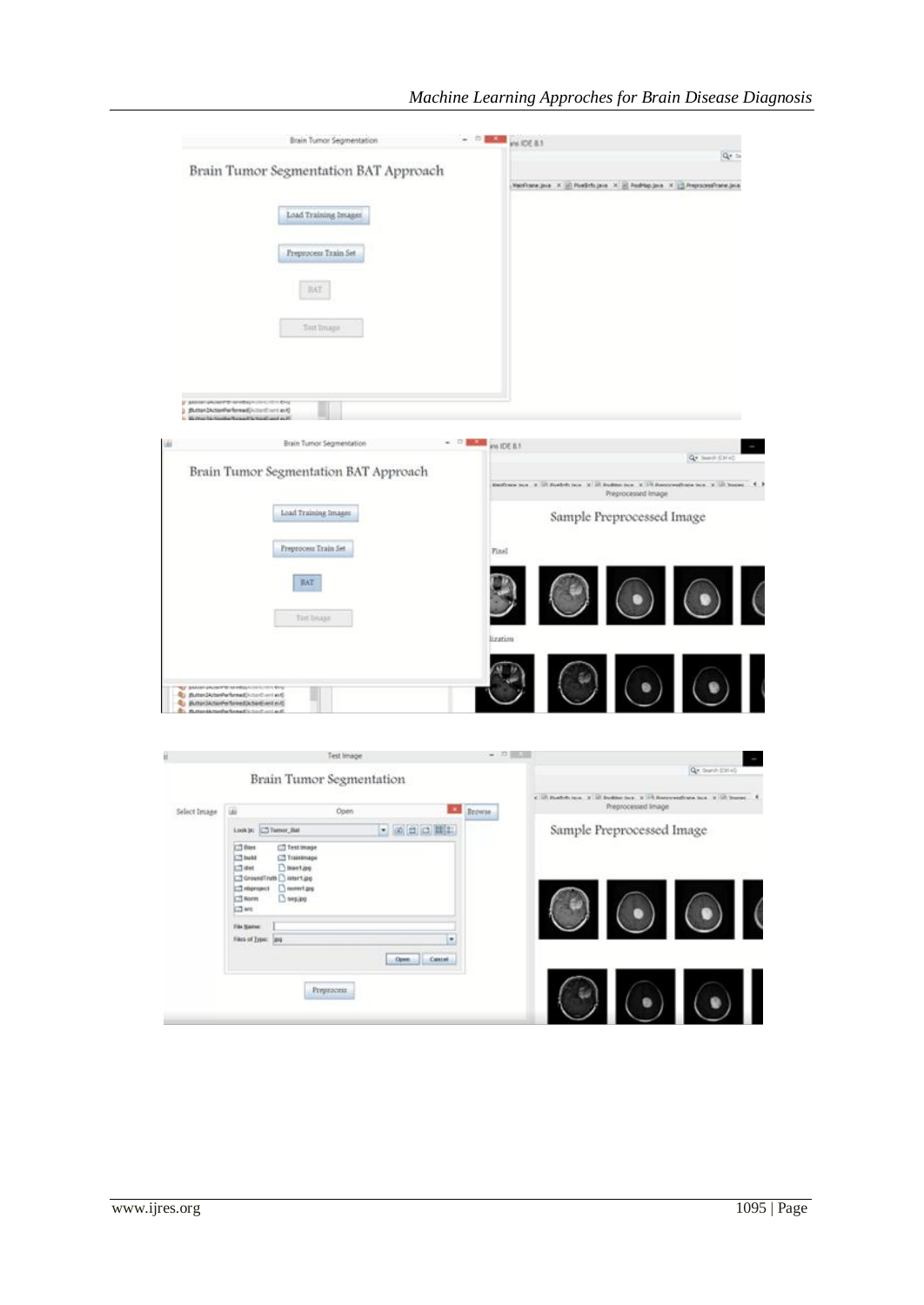

# **MRI PREPROCESSING:**

Preprocessing images commonly involves removing low frequency, background noise, normalizing the intensity of individual practical images, removing reflections and masking portion of images. Image processing is the technique of enhancing data images prior to computational processing. The following preprocessing steps involves realignment and unwarp slices within a volume, separately for every modality the overall flow diagram is shown in Fig.2 .